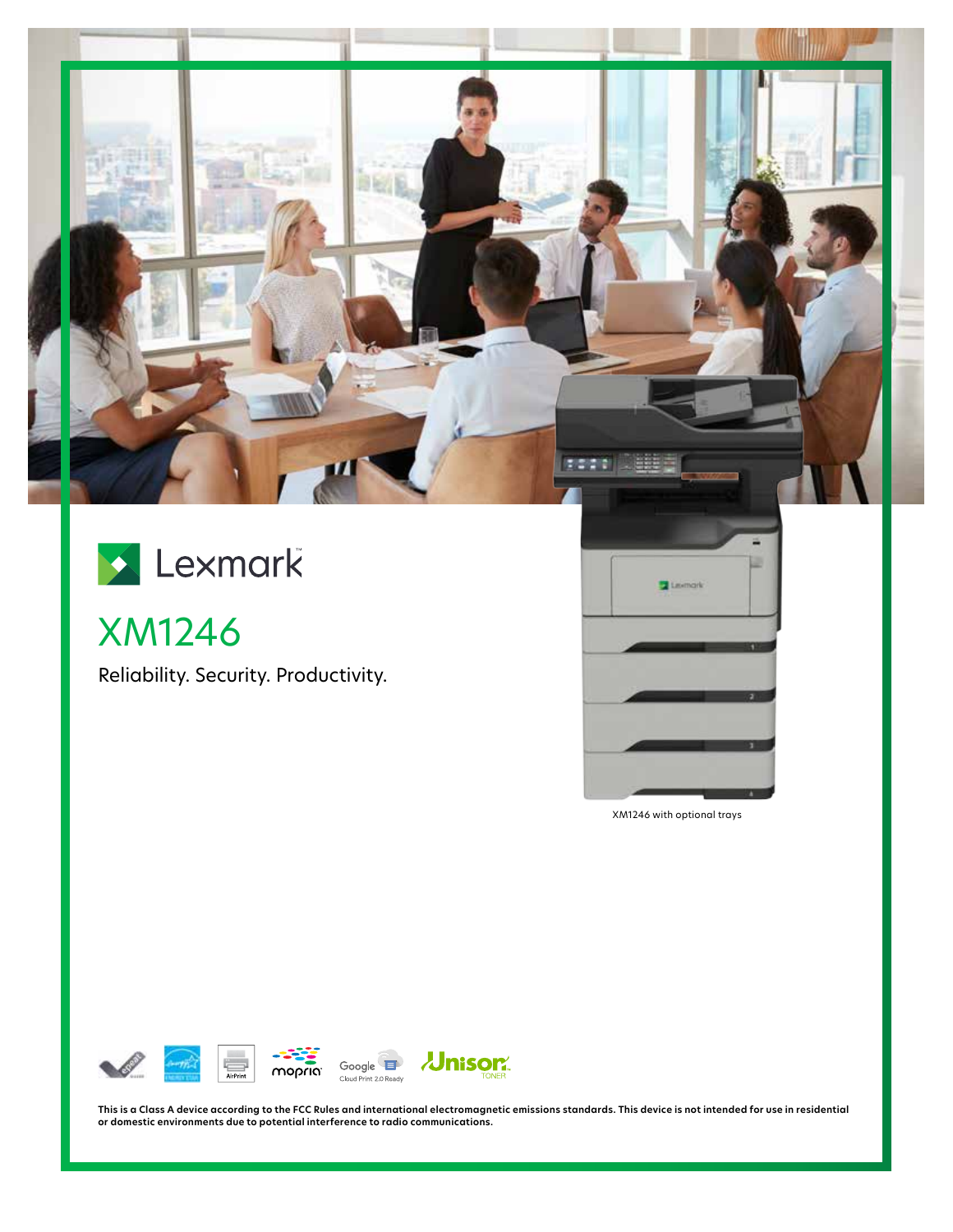## Lexmark XM1246

**Mid-size workgroups can work fast and still run economically with the XM1246 Series, the up-to 46 page-per-minute\* multifunction product with long-life components that rarely need replacement. A quad-core processor joins 2 GB of memory to power through big jobs, while a durable design keeps things moving.**



#### **Get more done**

- } Print, copy, scan and fax with the power of a multi-core processor and 2 GB of memory.
- } Get up to 46-page-per-minute printing and scan up to 90 images per minute.
- } Intuitive 4.3-inch color touch screen offers smooth, tabletlike interaction.
- } Built-in productivity apps save time and improve efficiency.

#### **Ready when you are**

- } Long-life fuser and imaging components extend uptime.
- } Unison™ Toner replacement cartridges deliver up to 21,000 pages\*\* of high-quality printing.
- } Maximum input capacity of 2000 pages means fewer interruptions.
- } Durable metal frame is designed for longevity.

#### **Robust, built-in security**

- } Lexmark's full-spectrum security architecture helps keep your information safe—on the document, the device, over the network, and everywhere in between.
- } A range of embedded features harden device against attacks.
- } Go beyond standard Confidential Print with optional security solutions like Print Release.
- } Keypoint Intelligence Buyers Lab honored Lexmark with a prestigious BLI PaceSetter award for Document Imaging Security\*\*\*.



#### **Built for planet earth**

- } Energy management features reduce power consumption in active use or sleep mode.
- } Standard two-sided printing saves paper.
- } Use of post-consumer recycled content in manufacturing saves natural resources.
- ▶ Device is rated EPEAT<sup>®</sup> Silver and ENERGY STAR<sup>®</sup> certified.
- } Recycle cartridges through the award-winning Lexmark Cartridge Collection Program (LCCP).

\*Print and copy speeds measured in accordance with ISO/IEC 24734 and ISO/IEC 24735 respectively (ESAT). For more information see: www.lexmark.com/ISOspeeds. \*\*Average yield based on approximately 5% print coverage \*\*\*Award based on North America and/or Western Europe data

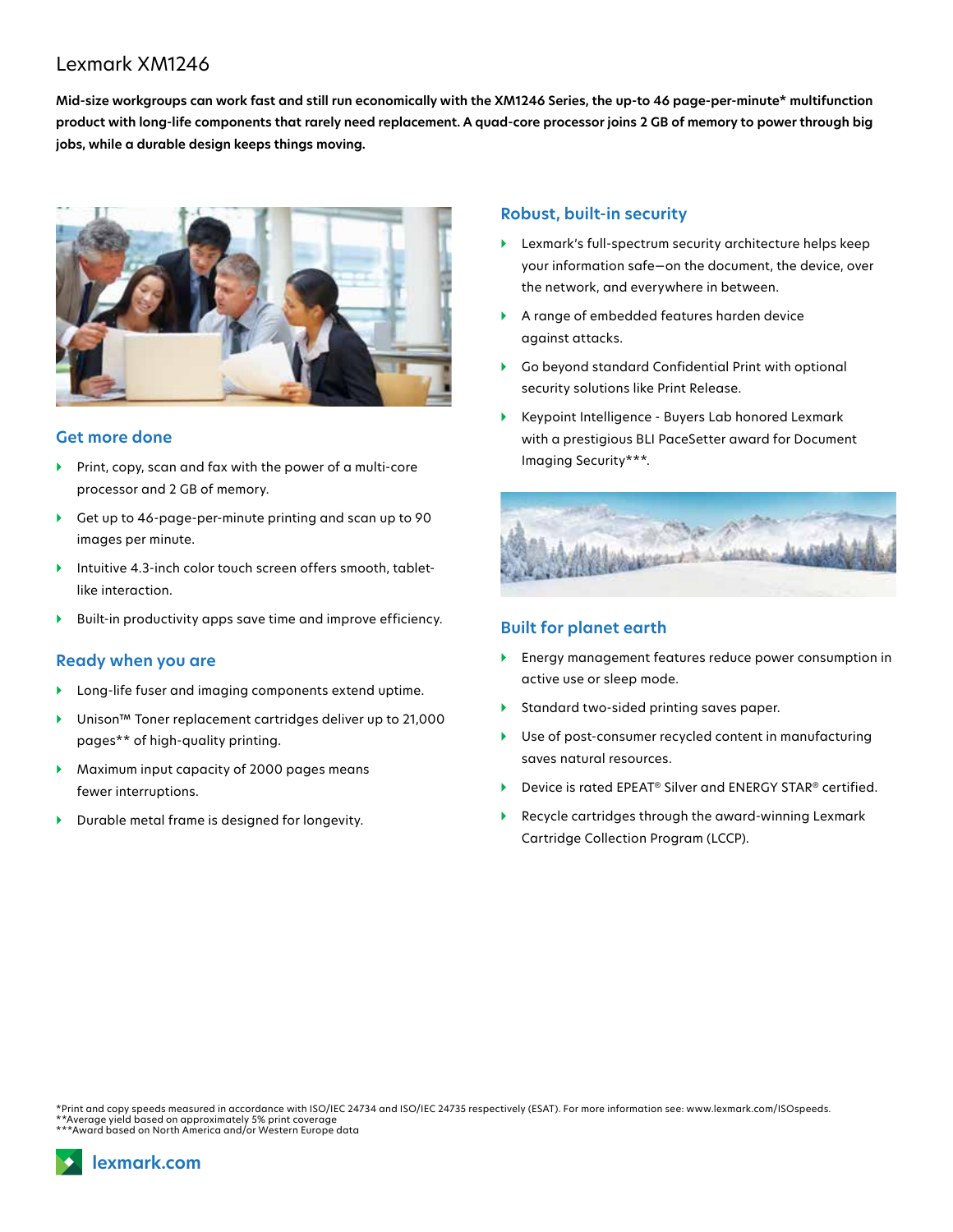### Lexmark XM1246



- 1 Multifunction product with 4.3-inch (10.9 cm) color touch screen 18.8 x 19.3 x 16.9 inches 477 x 489 x 429.5 mm
- 2 550-sheet tray 5 x 15.7 x 14.7 inches 126 x 389 x 374 mm
- 3 250-sheet tray 3.7 x 15.7 x 14.7 inches 95 x 389 x 374 mm



| P/N                                                 | <b>Cartridges and supplies</b>                                                                                                                                                          |
|-----------------------------------------------------|-----------------------------------------------------------------------------------------------------------------------------------------------------------------------------------------|
| 24B6886                                             | <b>Black Lexmark toner cartridge</b>                                                                                                                                                    |
| P/N                                                 | <b>Paper handling</b>                                                                                                                                                                   |
| 36S2910                                             | 250-sheet tray                                                                                                                                                                          |
| 36S3110                                             | 550-sheet tray                                                                                                                                                                          |
| 36S3120                                             | 550-sheet lockable tray                                                                                                                                                                 |
| P/N                                                 | <b>Memory options</b>                                                                                                                                                                   |
| 57X9801                                             | 256 MB user flash memory                                                                                                                                                                |
| P/N                                                 | <b>Application solutions</b>                                                                                                                                                            |
| 40C9200                                             | Forms and bar code card                                                                                                                                                                 |
| 40C9201                                             | <b>IPDS</b> card                                                                                                                                                                        |
| 40C9202                                             | PRESCRIBE card                                                                                                                                                                          |
| 57X9810                                             | <b>Traditional Chinese font card</b>                                                                                                                                                    |
| 57X9812                                             | Simplified Chinese font card                                                                                                                                                            |
| 57X9814                                             | Korean font card                                                                                                                                                                        |
| 57X9815                                             | Japanese font card                                                                                                                                                                      |
| P/N                                                 | Connectivity                                                                                                                                                                            |
| 27X6410                                             | MarkNet N8372 (front wifi - FSM)                                                                                                                                                        |
| 27X0900<br>27X0901<br>27X0912<br>1021231<br>1021294 | RS-232C serial interface card<br>Parallel 1284-B Interface Card<br>MarkNet N8230 fiber ethernet 100BASE-FX(LC),<br>1000BASE-SX(LC)<br>Parallel cable (10 ft.)<br>UB 2.0 cable (2 meter) |
| P/N                                                 | <b>Furniture</b>                                                                                                                                                                        |
| 3073173                                             | Swivel cabinet                                                                                                                                                                          |
| 35S8502                                             | Adjustable printer stand                                                                                                                                                                |

P/N Hardware 36S0860 Lexmark XM1246

© 2018 Lexmark. All rights reserved.

Lexmark, the Lexmark logo and Unison are trademarks of Lexmark International, Inc., registered in the United States and/or other countries. AirPrint and the AirPrint Logo are trademarks of Apple, Inc. ENERGY STAR® is a U.S. registered mark. EPEAT® is a trademark of EPEAT, Inc. in the United States and other countries. Google Cloud Print is a trademark of Google, Inc. MOPRIA®, the Mopria® Logo™ and the Mopria® Alliance logos are trademarks, service marks, and certification marks of Mopria Alliance, Inc. in the United States and other countries. All other trademarks are the property of their respective owners.

This product includes software developed by the OpenSSL Project for use in the Open SSL Toolkit (http:// ww.openssl.org/).